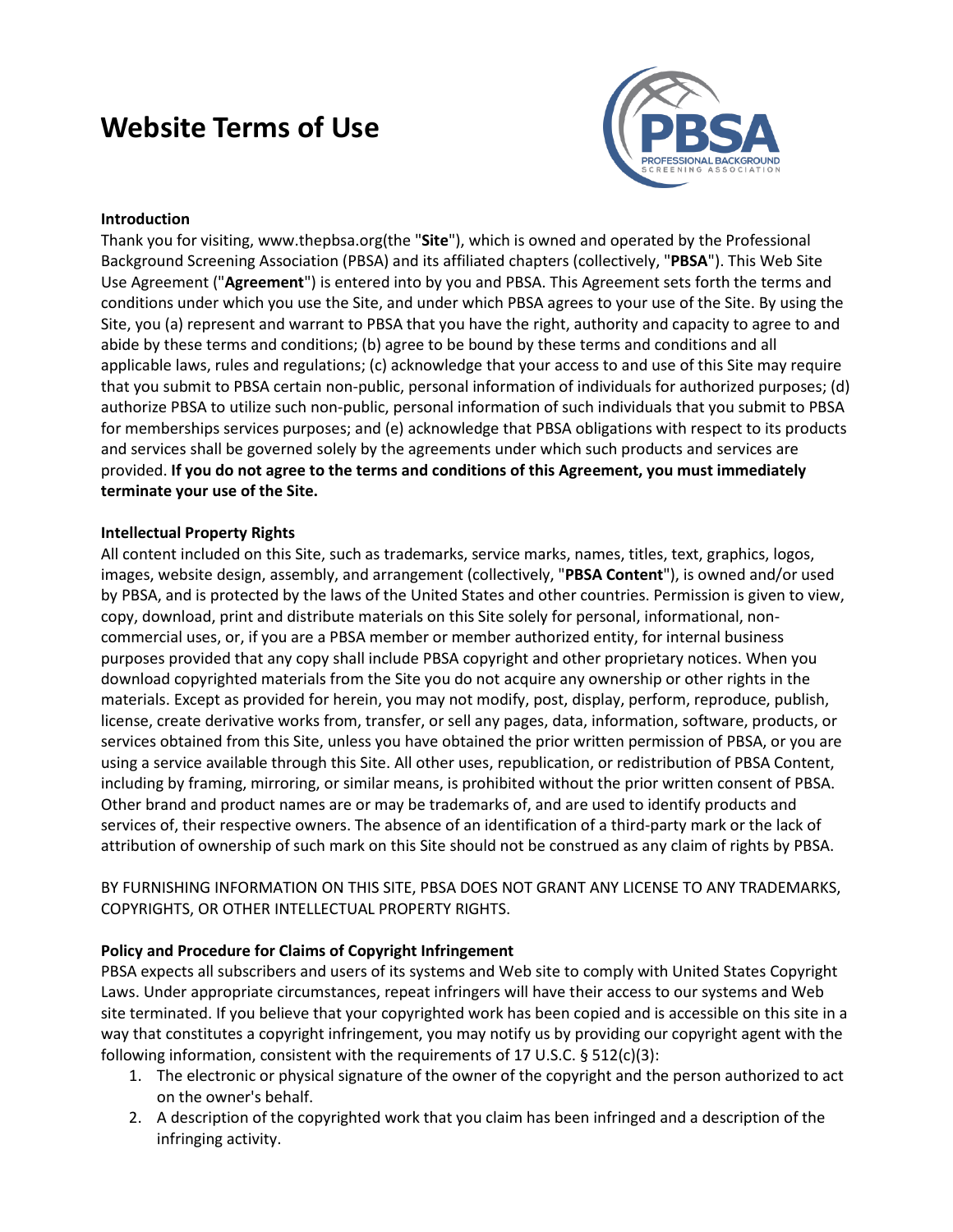- 3. Identification of the location where the original or authorized copy of the copyrighted work exists, for the example the URL on the Web site where it is posted or the name of the book or publication in which it has been published.
- 4. Identification of the URL or other specific location on this site where the material that you claim is infringing is located; you must include enough information to allow us to locate the material.
- 5. Your name, address, telephone number, and e-mail address.
- 6. A statement by you that you have a good faith belief that the disputed use is not authorized by the copyright owner, its agent, or the law.
- 7. A statement by you under penalty of perjury that the above information in your notice is accurate and that you are the copyright owner or are authorized to act on the copyright owner's behalf.

Our agent for notice of claim of copyright infringement on this site can be reached as follows:info@thepbsa.org.

# **User Content and Submissions**

You are solely responsible for the personal information, content (including, without limitation, works in any form, media, or technology whether now known or later developed), messages, audio, video, photos, text, images, compilations, or other information ("**User Content**") that you post on this Site. You agree that in submitting User Content or otherwise using this Site, you will not impersonate any person, or submit any materials to PBSA that are false, inaccurate, misleading, unlawful, or are otherwise in violation of your obligations under these terms and conditions.

PBSA may review and remove any User Content that, in its sole judgment, violates these terms and conditions, violates applicable laws, rules or regulations, is abusive, disruptive, offensive, or illegal, or violates the rights of, or harms or threatens the safety of, users of this Site. PBSA reserves the right to expel users and prevent their further access to this Site for violating the terms and conditions set forth herein or applicable laws, rules or regulations. PBSA may take any action with respect to User Content that it deems necessary or appropriate in its sole discretion if it believes that such User Content could create liability for PBSA, damage PBSAs' brand or public image, or cause PBSA to lose (in whole or in part) the services of its ISPs or other suppliers.

The following is a partial list of User Content that is prohibited on this Site. The list below is for illustration only and is not a complete list of all prohibited User Content.

Content that:

- is implicitly or explicitly offensive, such as User Content that engages in, endorses, or promotes racism, bigotry, discrimination, hatred, or physical harm of any kind against any group or individual.
- harasses, incites harassment, or advocates harassment of any group or individual.
- involves the transmission of "junk mail," "chain letters," or unsolicited mass mailing or "spamming".
- promotes or endorses false or misleading information or illegal activities or conduct that is abusive, threatening, obscene, defamatory, or libelous.
- promotes or endorses an illegal or unauthorized copy of another person's copyrighted work, such as providing or making available pirated computer programs or links to them, providing, or making available information to circumvent manufacture-installed copy-protect devices, or providing or making available pirated music or other media or links to pirated music or other media files.
- contains restricted or password only access pages, or hidden pages or images.
- displays or links to pornographic, indecent, or sexually explicit material of any kind.
- provides or links to material that exploits people under the age of 18 in a sexual, violent, or other manner, or solicits personal information from anyone under 18.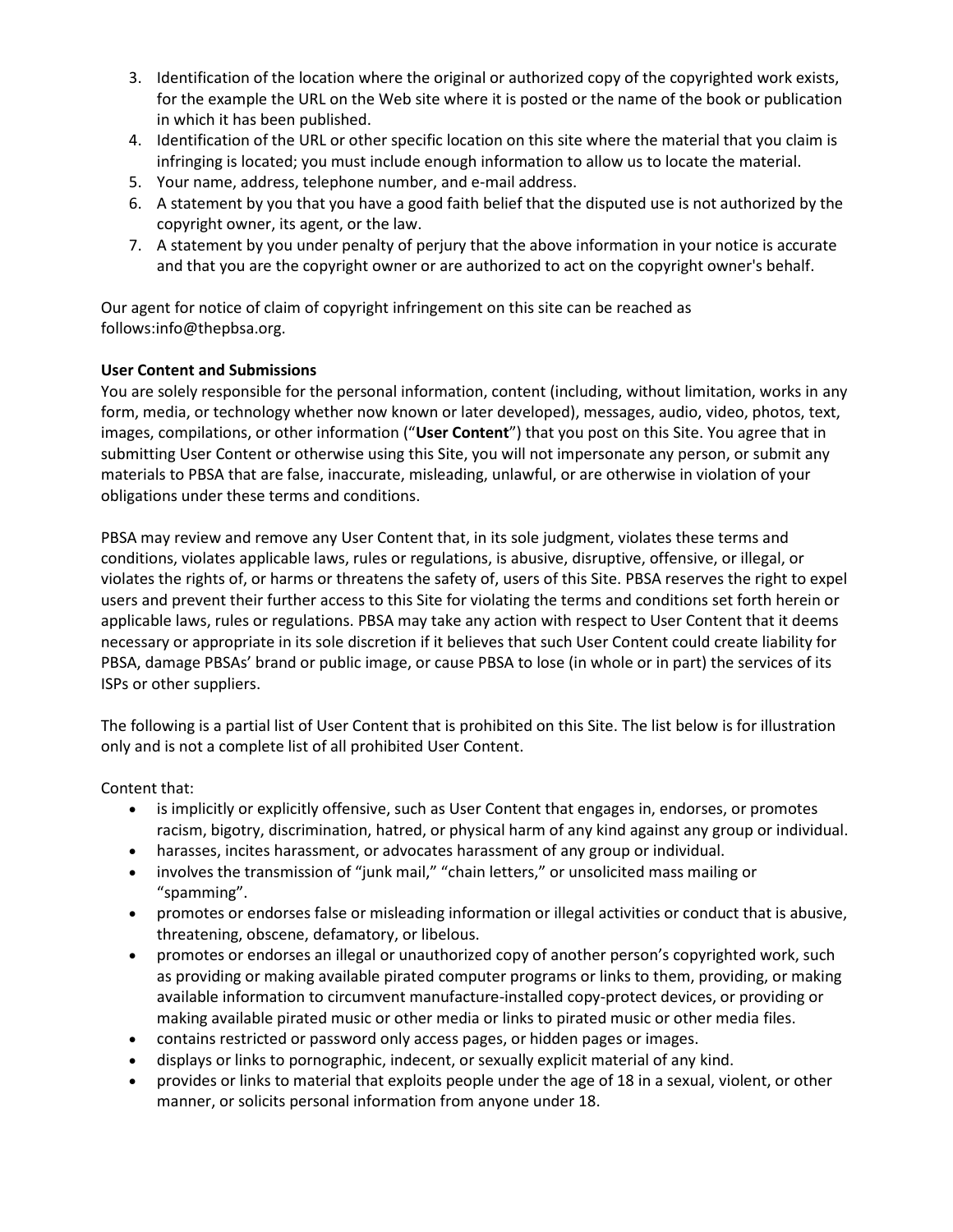- provides instructional information about illegal activities or other activities prohibited by these terms and conditions, including without limitation, making, or buying illegal weapons, violating someone's privacy, providing, or creating computer viruses or pirating any media; and/or
- solicits passwords or personal identifying information from other users of this Site.

We appreciate hearing from our users and welcome your comments regarding our services and this Site. Please be advised, however, that our policy does not permit us to accept or consider creative ideas, suggestions, inventions, or materials other than those which we have specifically requested. While we do value your feedback on our services, please be specific in your comments regarding our services and do not submit creative ideas, inventions, suggestions, or materials. If, despite our request, you send us creative suggestions, ideas, drawings, concepts, inventions, or other information (collectively the "**Submissions**"), the Submissions shall be the property of PBSA. None of the Submissions shall be subject to any obligation of confidentiality on our part and we shall not be liable for any use or disclosure of any Submissions. PBSA shall own exclusively all now known or later discovered rights to the Submissions and shall be entitled to unrestricted use of the Submissions for any purpose whatsoever, commercial, or otherwise, without compensation to you or any other person.

#### **Registered Users**

Certain services offered on this Site require the eligible user to register, i.e., member only services. If you are eligible for these services and wish to register, you must complete the registration process by providing PBSA with current, complete, and accurate information as prompted by the applicable registration form. You must choose a unique password and select the email you want used as your username. You are entirely responsible for maintaining the confidentiality of your password and registration information. In consideration of your use of the services, you agree to: (a) provide true, accurate, current, and complete information as prompted by the applicable registration form, and (b) maintain and promptly update the information to keep it true, accurate, current, and complete. If you provide any information which is untrue, inaccurate, not current, or incomplete, or if PBSA has reasonable grounds to suspect that such information is untrue, inaccurate, not current, or incomplete or if you are otherwise in violation of the terms of this Agreement, PBSA has the right to suspend or terminate your current and any future use of the services, or any portion thereof.

Your right to use the Site, or any part of it, is not transferrable. Any password or right given to you to obtain information or documents is not transferrable. You are entirely responsible for all activities which occur under your registration. You agree to notify PBSA immediately of any unauthorized use of your registration or any other breach of security.

PBSA respects the intellectual property rights of others and requires users of the Site to do the same. If appropriate, PBSA reserves the right to terminate the registration of any user of an interactive feature of the Site who is responsible for copyright infringement.

#### **Warranty Disclaimer**

PBSA USES REASONABLE EFFORTS TO INCLUDE ACCURATE, COMPLETE AND CURRENT INFORMATION ON THIS SITE, HOWEVER, PBSA DOES NOT WARRANT THAT THE CONTENT HEREIN IS ACCURATE, COMPLETE, CURRENT OR FREE OF TECHNICAL OR TYPOGRAPHICAL ERRORS. ALL INFORMATION IS PROVIDED SOLELY ON AN "AS-IS" BASIS. NAPBS MAKES NO WARRANTIES OR REPRESENTATIONS, EITHER EXPRESS OR IMPLIED, INCLUDING, BUT NOT LIMITED TO, WARRANTIES OF MERCHANTABILITY, FITNESS FOR A PARTICULAR PURPOSE, OR NON-INFRINGEMENT. ACCESS TO, AND USE OF, THIS SITE AND THE CONTENT THEREOF IS AT YOUR SOLE RISK. NAPBS DOES NOT REPRESENT OR WARRANT THAT THE INFORMATION ACCESSIBLE VIA THIS SITE IS ACCURATE, COMPLETE OR CURRENT, THAT THIS SITE WILL BE AVAILABLE AT ANY PARTICULAR TIME OR LOCATION, THAT ANY DEFECTS OR ERRORS WILL BE CORRECTED, OR THAT THE CONTENTS OF ANY INFORMATION RECEIVED THROUGH THIS SITE IS FREE OF VIRUSES OR OTHER HARMFUL COMPONENTS. YOU ACKNOWLEDGE AND AGREE THAT YOU ASSUME FULL RESPONSIBILITY FOR ALL COSTS ASSOCIATED